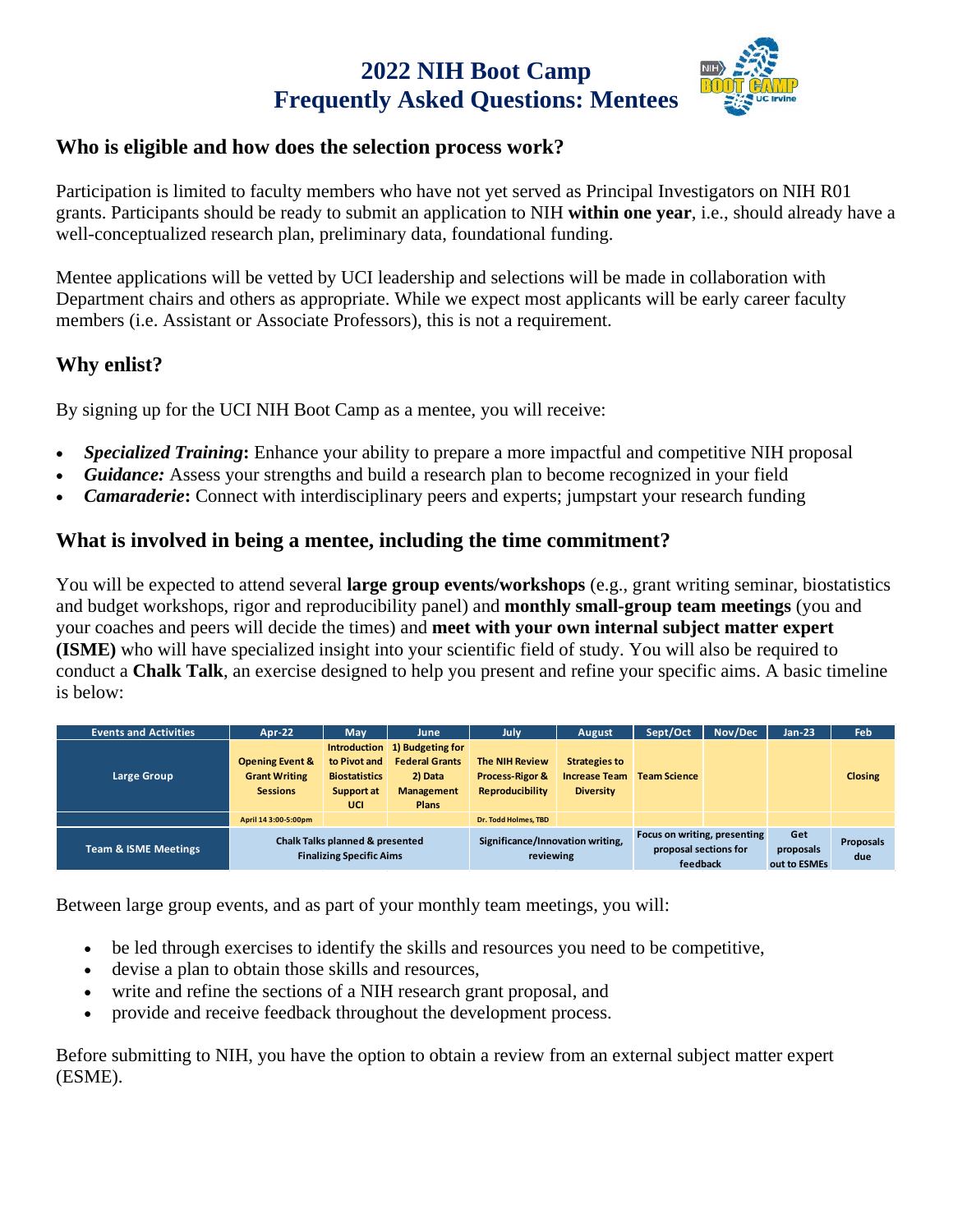# **2022 NIH Boot Camp Frequently Asked Questions: Mentees**



#### **What is the structure of the teams? How do the mentors (coaches, ISMEs, ESMEs) fit in?**

Two coaches lead a team of 4-8 mentees; the mentees and coaches often share a general common research interest (i.e. cancer, infectious disease). The number of teams is determined by total mentees accepted to the NIH Boot Camp. Each mentee works with an internal subject matter expert (ISME, a UCI faculty member); each mentee has the option of obtaining additional proposal feedback from an external subject matter expert (ESME, faculty member at another institution).



#### **What will you achieve after going through the program?**

At the completion of the program, you will have:

- A plan to fortify your research skills and resources
- A competitive, well-reviewed NIH grant application. Together with your coaches and subject matter experts, you will determine a realistic deadline for your proposal submission, and will agree to submit by that deadline
- Working in small interdisciplinary groups of faculty members will offer additional benefits of learning about other scientific fields and technologies, developing new perspectives, possibly enriching your own study, and providing potential research collaborators

#### **When does the mentee have to submit his or her NIH grant application?**

The deadline for proposal submissions will be **between February and June 2023** as determined by the mentee, coach, and subject matter experts, in partnership with additional leadership as appropriate.

Earlier deadlines will vary from mentee to mentee depending on the status of the research program, preliminary data, and the proposal draft. Submission is a requirement of the program and will be verified by the Boot Camp Manager.

#### **Why work in small groups?**